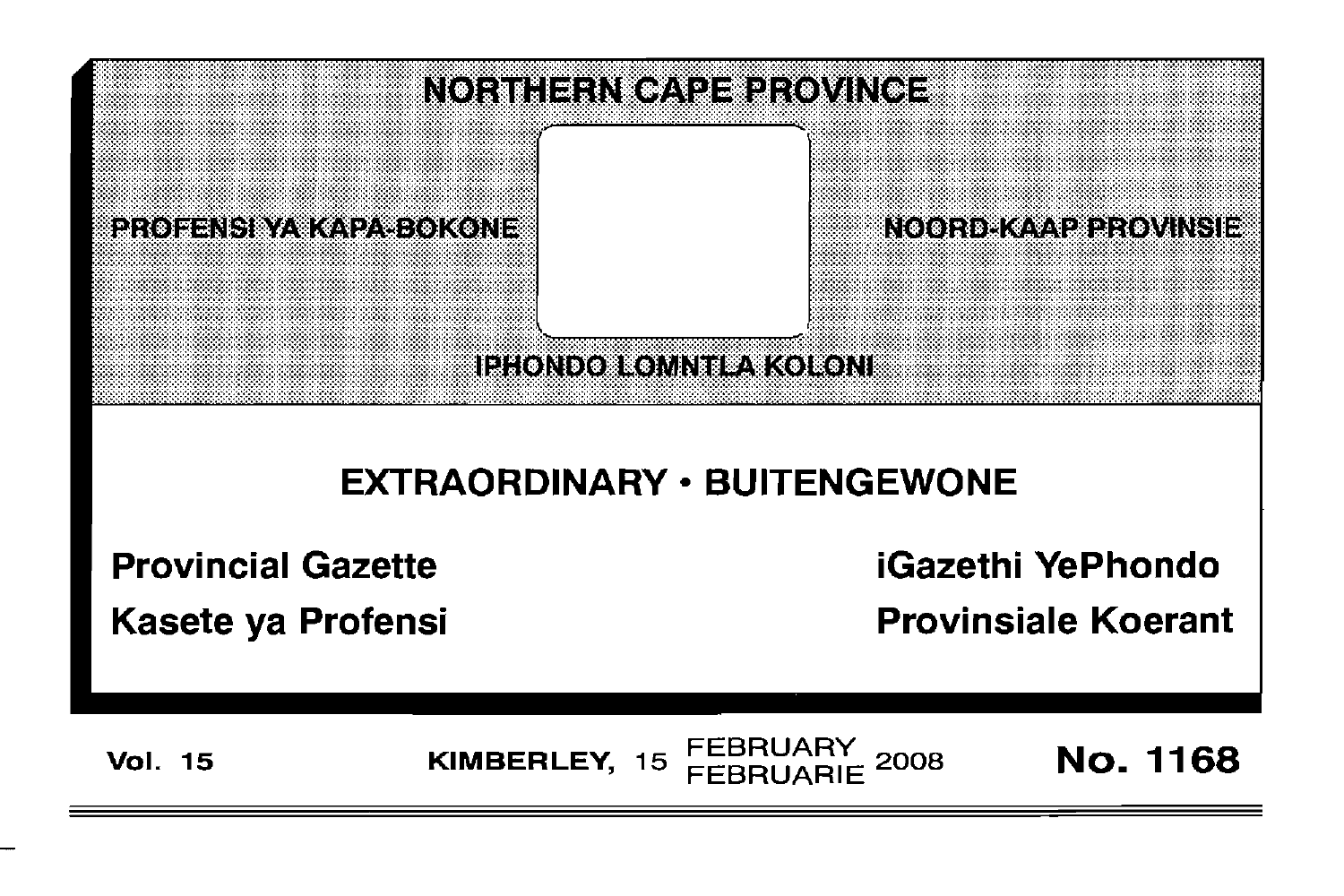No.

## **CONTENTS ·INHOUD**

Page Gazette No. No.

#### **GENERAL NOTICE**

| 10 Local Government: Municipal Property Rates Act (6/2004): Public notice calling for inspection of valuation roll and |      |
|------------------------------------------------------------------------------------------------------------------------|------|
|                                                                                                                        | 1168 |